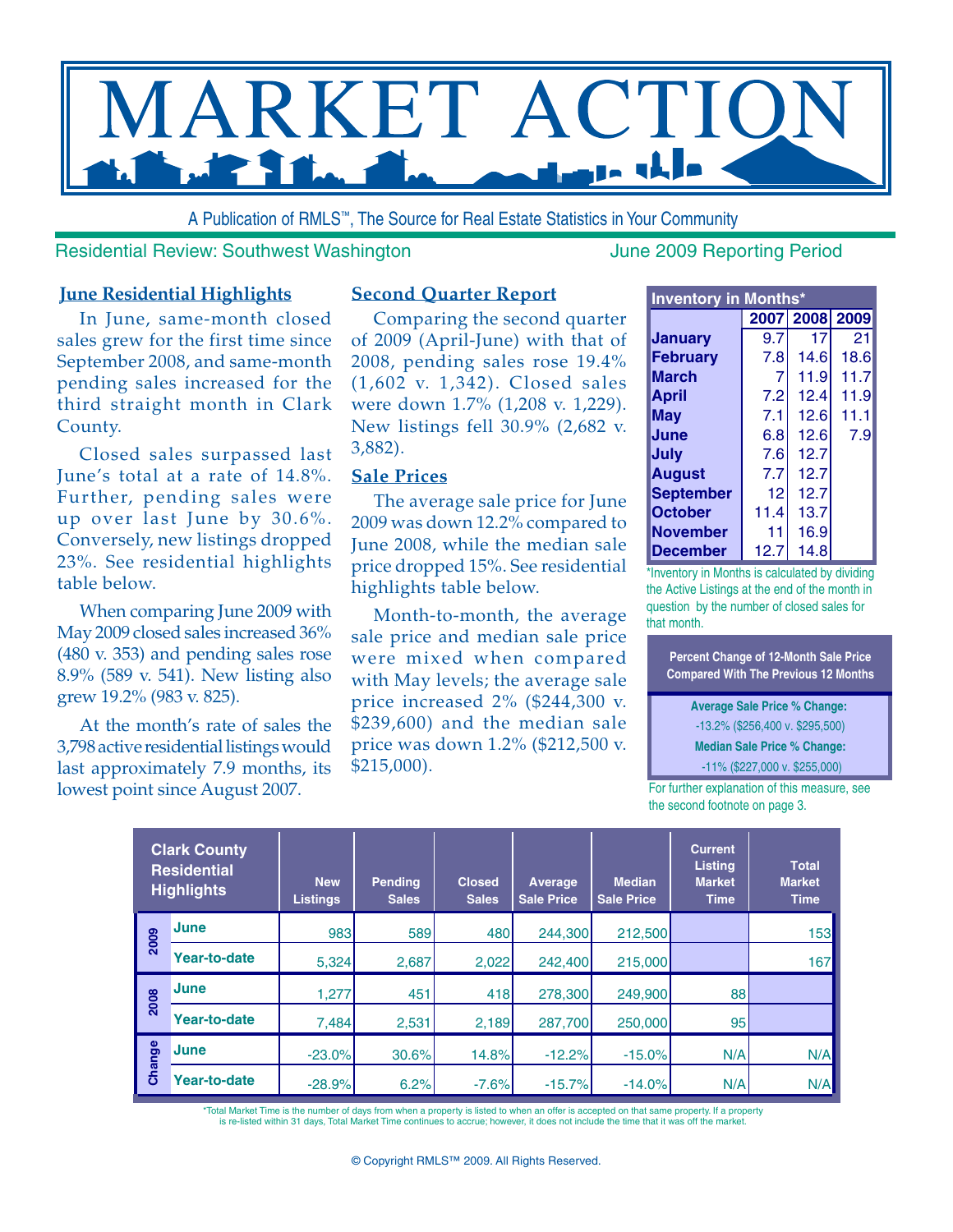# **AREa REPORT • 6/2009 SW Washington**

|                             |                                   | <b>RESIDENTIAL</b>   |                  |                          |                                 |                                             |                         |                      |                                   |              |                             |                                             |                               |                      |                     | <b>COMMERCIAL</b>        |                                            | <b>LAND</b>                   |                       | <b>MULTIFAMILY</b>     |                   |                        |                           |
|-----------------------------|-----------------------------------|----------------------|------------------|--------------------------|---------------------------------|---------------------------------------------|-------------------------|----------------------|-----------------------------------|--------------|-----------------------------|---------------------------------------------|-------------------------------|----------------------|---------------------|--------------------------|--------------------------------------------|-------------------------------|-----------------------|------------------------|-------------------|------------------------|---------------------------|
|                             |                                   | <b>Current Month</b> |                  |                          |                                 | Year-To-Date                                |                         |                      |                                   |              |                             |                                             |                               |                      | <b>Year-To-Date</b> |                          | <b>Year-To-Date</b>                        |                               | Year-To-Date          |                        |                   |                        |                           |
|                             |                                   | Active Listings      | lew Listings     | cpired.Canceled Listings | 2009<br><b>Sales</b><br>Pending | 2008<br>×<br>2009<br><b>Sales</b><br>ending | <b>Sales</b><br>Closed: | Sale Price<br>verage | <b>Time</b><br><b>otal Market</b> | lew Listings | <b>Sales 2009</b><br>ending | 2008<br>s<br>2009<br><b>Sales</b><br>ending | <b>Sales</b><br><b>Closed</b> | Sale Price<br>verage | Sale Price<br>edian | <b>Cotal Market Time</b> | Change <sup>2</sup><br>Sale Price%<br>క్తా | <b>Sales</b><br><b>Closed</b> | Sale Price<br>Werage: | <b>Sales</b><br>Closed | verage Sale Price | <b>Sales</b><br>Closed | <b>Average Sale Price</b> |
| Ξ                           | <b>Downtown Vancouver</b>         | 110                  | 36               | 15                       | 25                              | 150.09                                      | 13                      | 161,700              | 126                               | 177          | 84                          | 25.49                                       | 52                            | 173,700              | 159,200             | 169                      | $-13.29$                                   | -1                            | 866,000               | $\sim$                 |                   |                        | $\mathbf{r}$              |
| $\overline{\mathbf{r}}$     | <b>NW Heights</b>                 | 88                   | 16               | 10                       | 21                              | 75.0%                                       | 21                      | 129,000              | 164                               | 140          | 81                          | 12.5%                                       | 58                            | 133,100              | 132,000             | 172                      | $-13.4%$                                   |                               | 199,900               | 1                      | 76,000            | 5                      | 146,000                   |
| $\boldsymbol{\mathfrak{e}}$ | <b>SW Heights</b>                 | 97                   | 18               | 17                       | $\overline{4}$                  | $-50.0$                                     | 5                       | 300,400              | 92                                | 112          | 34                          | $-17.1%$                                    | 27                            | 354,300              | 248,000             | 139                      | $-19.89$                                   |                               | $\sim$                | 3                      | 190,000           | $\overline{2}$         | 169,000                   |
| $\Xi$                       | <b>Lincoln/Hazel Dell</b>         | 54                   | 15               | $\boldsymbol{8}$         | 8                               | $-20.0%$                                    | 5                       | 215,500              | 145                               | 90           | 44                          | 10.0%                                       | 36                            | 208,600              | 200,000             | 120                      | $-11.2%$                                   |                               | $\alpha$              |                        |                   |                        | 226,400                   |
| $\frac{16}{2}$              | <b>E Hazel Dell</b>               | 209                  | 52               | 18                       | 30                              | 7.1%                                        | 33                      | 182,900              | 116                               | 283          | 169                         | 14.2%                                       | 131                           | 185,200              | 190,000             | 139                      | $-13.9%$                                   | -1                            | 475,000               |                        | 88,000            | $\overline{2}$         | 335,700                   |
|                             | <b>R</b> NE Heights               | 100                  | 29               | 11                       | 17                              | 41.7%                                       | 18                      | 184,800              | 219                               | 125          | 84                          | 20.0%                                       | 61                            | 188,500              | 190,000             | 179                      | $-11.6%$                                   |                               | $\sim$                |                        |                   |                        | 205,000                   |
| $\overline{\mathbf{z}}$     | <b>Orchards</b>                   | 197                  | 63               | 24                       | 37                              | $-2.6%$                                     | 32                      | 183,200              | 119                               | 305          | 169                         | $-12.0%$                                    | 125                           | 193,400              | 185,000             | 162                      | $-11.4%$                                   |                               |                       | $\overline{2}$         | 365,000           |                        |                           |
| $\boldsymbol{z}$            | <b>Evergreen</b>                  | 299                  | 81               | 86                       | 55                              | 5.8%                                        | 43                      | 196,600              | 117                               | 451          | 243                         | $-18.2%$                                    | 186                           | 198,200              | 180,500             | 135                      | $-11.49$                                   |                               | 45,000                | $\overline{2}$         | 57,500            | 3                      | 220,000                   |
| $\mathbb{S}^2$              | <b>E</b> Heights                  | 73                   | 16               | 11                       | 6                               | $-40.0%$                                    | 4                       | 316,700              | 173                               | 102          | 35                          | $-31.4%$                                    | 29                            | 246,900              | 225,000             | 155                      | $-11.6%$                                   |                               | $\alpha$              |                        |                   |                        | 229,000                   |
| $\boldsymbol{z}$            | <b>Cascade Park</b>               | 118                  | 32               | 20                       | 27                              | 80.0%                                       | 18                      | 283,200              | 177                               | 166          | 94                          | 14.6%                                       | 62                            | 271,000              | 241,000             | 195                      | $-0.49$                                    |                               | $\sim$                | $\sim$                 | $\sim$            | $\overline{2}$         | 260,000                   |
| $\mathbb{Z}$                | <b>Five Corners</b>               | 80                   | 27               | 14                       | 18                              | 20.0%                                       | 16                      | 184,000              | 120                               | 141          | 89                          | $-6.3%$                                     | 68                            | 180,100              | 180,000             | 162                      | $-17.5%$                                   |                               | ×.                    |                        |                   |                        | 120,000                   |
| 26                          | <b>E</b> Orchards                 | 115                  | 33               | 17                       | 25                              | 78.6%                                       | 14                      | 249,500              | 117                               | 177          | 97                          | 11.5%                                       | 77                            | 235,700              | 225,000             | 148                      | $-17.59$                                   |                               | $\alpha$              |                        | 40,000            |                        | $\alpha$                  |
| $\overline{z}$              | <b>Fisher's Landing</b>           | 110                  | 38               | 18                       | 28                              | $-12.5%$                                    | 25                      | 267,100              | 181                               | 192          | 138                         | $-6.1%$                                     | 113                           | 250,000              | 242,000             | 156                      | $-12.89$                                   |                               | $\blacksquare$        |                        |                   |                        | $\mathbf{r}$              |
| $\overline{\omega}$         | <b>SE County</b>                  | 39                   | 8                | 4                        | -1                              | $-75.0$                                     | -1                      | 530,000              | 13                                | 40           | 10                          | $-41.2%$                                    | 7                             | 432,200              | 365,000             | 100                      | 16.0%                                      |                               | $\sim$                |                        | 550,000           |                        | ÷.                        |
| 32                          | <b>Camas City</b>                 | 272                  | 84               | 44                       | 45                              | 21.69                                       | 52                      | 323,300              | 171                               | 424          | 224                         | 36.6%                                       | 194                           | 325,300              | 314,500             | 181                      | $-12.0$                                    |                               | $\alpha$              | 9                      | 91,100            | $\overline{2}$         | 186,600                   |
| ន                           | Washougal                         | 265                  | 68               | 32                       | 35                              | 45.8%                                       | 27                      | 285,800              | 118                               | 348          | 164                         | 26.2%                                       | 112                           | 273,100              | 259,000             | 182                      | $-17.19$                                   |                               |                       | 14                     | 126,000           | -1                     | 109,000                   |
| 互                           | N Hazel Dell                      | 134                  | 50               | 9                        | 15                              | $-6.3%$                                     | $\overline{7}$          | 218,500              | 99                                | 190          | 84                          | $-10.6%$                                    | 69                            | 233,000              | 225,000             | 174                      | $-17.49$                                   |                               | $\alpha$              | 1                      | 80,000            |                        | 850,000                   |
| $42$                        | <b>S Salmon Creek</b>             | 140                  | 44               | 23                       | 29                              | 70.6%                                       | 13                      | 241,000              | 149                               | 234          | 119                         | $-16.2%$                                    | 80                            | 223,500              | 225,000             | 154                      | $-15.19$                                   |                               | $\blacksquare$        | 4                      | 59,400            |                        |                           |
| $\mathfrak{S}$              | N Felida                          | 160                  | 33               | 26                       | 24                              | 41.2%                                       | 21                      | 284,300              | 130                               | 238          | 112                         | 13.1%                                       | 92                            | 267,500              | 243,300             | 175                      | $-20.6%$                                   |                               | $\blacksquare$        | -1                     | 50,000            | -1                     | 183,900                   |
| $\ddot{a}$                  | <b>N Salmon Creek</b>             | 207                  | 50               | 35                       | 21                              | 23.5%                                       | 20                      | 271,800              | 173                               | 261          | 110                         | 17.0%                                       | 87                            | 270,300              | 250,000             | 188                      | $-17.19$                                   |                               | $\alpha$              | $\overline{2}$         | 1,444,000         |                        |                           |
| ន                           | Ridgefield                        | 75                   | 17               | 11                       | 12                              | 100.0%                                      | 14                      | 276,600              | 182                               | 103          | 59                          | 18.0%                                       | 43                            | 259,100              | 250,000             | 195                      | $-16.9%$                                   |                               | $\alpha$              |                        | 133,000           |                        | ÷.                        |
| $\overline{\mathfrak{s}}$   | W of I-5 County                   | 41                   | 9                | 10                       | -1                              | 0.0%                                        | $\overline{2}$          | 287,100              | 129                               | 39           | 15                          | 25.0%                                       | 14                            | 382,100              | 350,000             | 224                      | $-5.2%$                                    |                               | $\blacksquare$        | 4                      | 288,800           |                        | $\mathbf{r}$              |
|                             | <mark>여 NW E of I-5 County</mark> | 68                   | 16               | 7                        | 12                              | 140.09                                      | 3                       | 402,100              | 458                               | 75           | 32                          | 52.4%                                       | 15                            | 416,100              | 375,400             | 237                      | $-18.19$                                   |                               | $\sim$                | 4                      | 143,800           |                        | $\omega$                  |
| $\overline{\bullet}$        | <b>Battleground</b>               | 248                  | 55               | 47                       | 41                              | 64.0%                                       | 38                      | 253,300              | 173                               | 348          | 176                         | 21.4%                                       | 127                           | 243,800              | 211,900             | 168                      | $-9.5%$                                    | $\overline{2}$                | 193,800               | $\overline{2}$         | 137,500           |                        | $\mathbf{r}$              |
| 62                          | <b>Brush Prarie</b>               | 256                  | 43               | 31                       | 27                              | 80.0%                                       | 27                      | 308,700              | 199                               | 316          | 132                         | 16.8%                                       | 91                            | 296,400              | 276,300             | 177                      | $-19.6%$                                   |                               | $\sim$                | 5                      | 127,000           |                        | $\omega$                  |
| $\mathbbmss{3}$             | <b>East County</b>                | $\overline{4}$       |                  |                          |                                 |                                             |                         |                      |                                   | 3            |                             |                                             |                               |                      |                     |                          | $-28.3$                                    |                               |                       |                        |                   |                        |                           |
| $\mathfrak{A}$              | <b>Central County</b>             | 25                   | 6                | 4                        | -1                              | 0.0%                                        |                         | 272,000              | 15                                | 34           | 14                          | 40.0%                                       | 9                             | 350,300              | 350,000             | 247                      | $-17.5%$                                   |                               | $\sim$                | ×                      |                   |                        | $\blacksquare$            |
|                             | <b>B</b> Mid-Central County       | 35                   | 10 <sub>10</sub> | 8                        | 5                               | 66.7%                                       | $\overline{2}$          | 359,000              | 365                               | 43           | 17                          | 142.9%                                      | 14                            | 304,600              | 316,000             | 226                      | $-22.0%$                                   |                               | $\blacksquare$        | -1                     | 315,000           |                        | $\mathbf{r}$              |
| 8                           | Yacolt                            | 51                   | 12 <sup>2</sup>  | 5                        | 6                               | 100.0%                                      | 3                       | 204,500              | 160                               | 58           | 18                          | $-18.2%$                                    | 15                            | 190,300              | 185,000             | 151                      | $-25.9%$                                   |                               | $\omega$              | -1                     | 165,000           |                        | $\omega$                  |
| $\mathcal{L}$               | <b>La Center</b>                  | 74                   | 12               | $\overline{7}$           | 5                               | 66.7%                                       |                         | 166,600              | 153                               | 53           | 23                          | 64.3%                                       | 19                            | 250,700              | 249,900             | 187                      | $-26.9%$                                   |                               | $\blacksquare$        |                        |                   |                        | 282,500                   |
| $\overline{\kappa}$         | <b>N</b> Central                  | 36                   | 5                | 5                        | 6                               | 500.0%                                      | -1                      | 210,000              | 91                                | 39           | 14                          | 250.0%                                      | 8                             | 272,700              | 255,000             | 238                      | $-14.3%$                                   |                               | $\blacksquare$        |                        | 610,000           |                        | $\blacksquare$            |
| $\overline{z}$              | <b>NE Corner</b>                  | 18                   | 5                | -1                       | $\overline{2}$                  |                                             |                         |                      |                                   | 17           | $\overline{2}$              | $-33.3%$                                    |                               | 265,900              | 265,900             | 121                      | 26.19                                      |                               |                       |                        | 145,000           |                        | $\alpha$                  |
|                             | <b>Grand Total</b>                | 3,798                | 983              | 578                      | 589                             | 30.6%                                       | 480                     | 244,300              | 153                               | 5,324        | 2,687                       | 6.2%                                        | 2,022                         | 242,400              | 215,000             | 167                      | $-13.2%$                                   | $6\phantom{1}6$               | 328,900               | 62                     | 193,800           | 24                     | 229,100                   |
|                             |                                   |                      |                  |                          |                                 |                                             |                         |                      |                                   |              |                             |                                             |                               |                      |                     |                          |                                            |                               |                       |                        |                   |                        |                           |
| 8                           | <b>Woodland City</b>              | 34                   | 8                | 20                       | 6                               | $-33.3%$                                    | 5                       | 218,200              | 123                               | 45           | 34                          | $-2.9%$                                     | 27                            | 227,700              | 223,000             | 197                      | $-22.9%$                                   |                               | $\sim$                |                        |                   |                        | ×.                        |
| 高                           | <b>Woodland Area</b>              | 69                   | 9                | 4                        | 6                               | 50.0%                                       | -1                      | 185,000              | 623                               | 58           | 18                          | 28.6%                                       | 10                            | 323,500              | 338,800             | 315                      | $-28.8%$                                   |                               | $\alpha$              | 3                      | 150,200           |                        | $\sim$                    |
| 82                          | <b>Cowlitz County</b>             | 354                  | 57               | 41                       | 27                              | $-6.9%$                                     | 28                      | 189,600              | 140                               | 391          | 160                         | $-5.9%$                                     | 125                           | 187,300              | 175,000             | 140                      | $-9.5%$                                    |                               |                       | 14                     | 108,400           | 6                      | 390,900                   |
|                             | <b>Grand Total</b>                | 457                  | 74               | 65                       | 39                              | $-7.1%$                                     | 34                      | 193,700              | 152                               | 494          | 212                         | $-3.2%$                                     | 162                           | 202,400              | 189,000             | 160                      | $-14.5%$                                   |                               |                       | 17                     | 115,800           | $6\phantom{1}6$        | 390,900                   |
| 28                          | <b>Pacific County</b>             | 172                  | 20               | $\overline{7}$           | 10                              | 233.3%                                      | 13                      | 213,800              | 188                               | 162          | 52                          | 13.0%                                       | 41                            | 174,100              | 150,000             | 228                      | $-6.6%$                                    |                               |                       | $\overline{7}$         | 41,600            |                        |                           |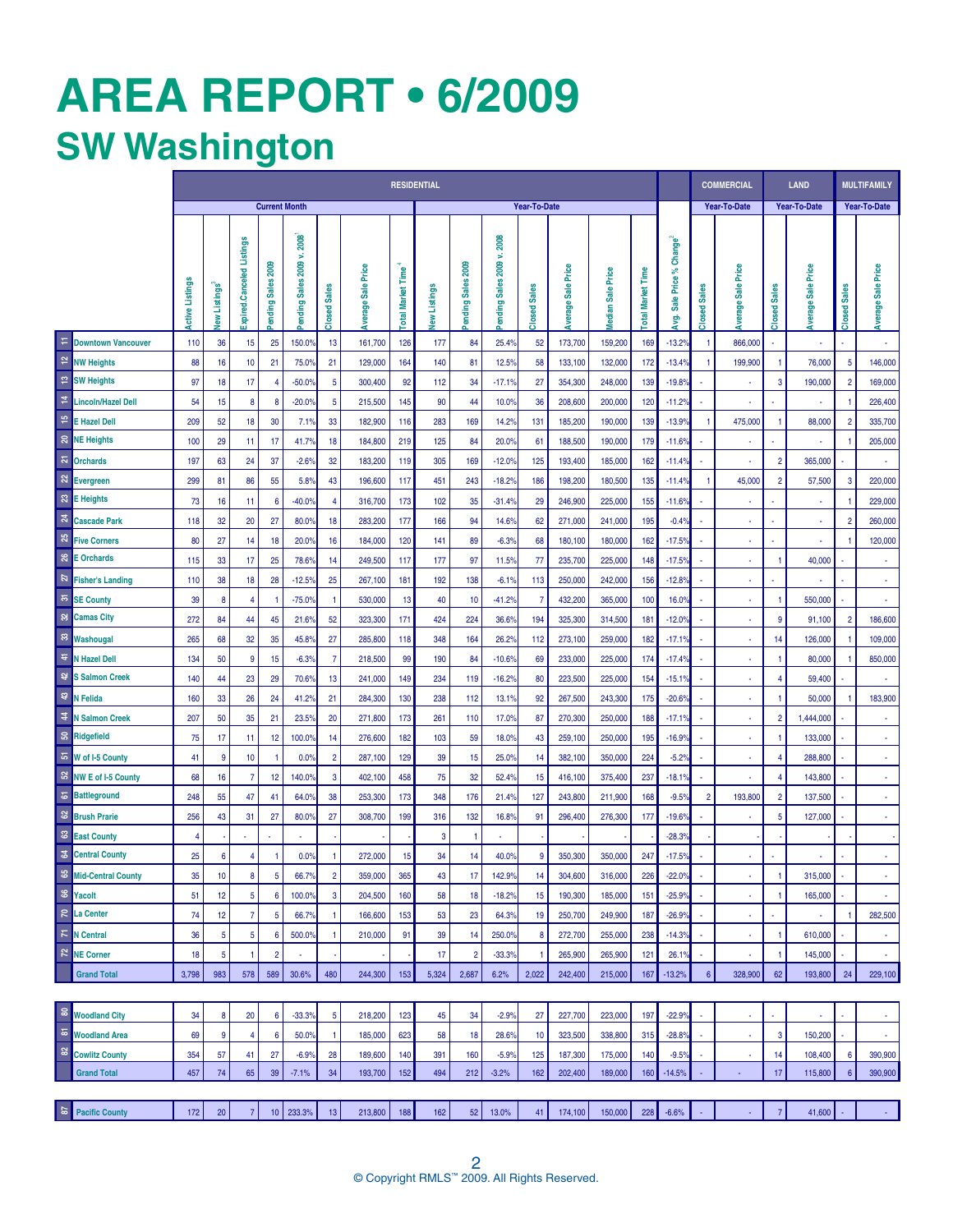

# **ACTIVE RESIDENTIAL LISTINGS**

#### **SW WasHINGTON**

*This graph shows the active residential listings over the past three calendar years in Southwest Washington.*

# **NEW LISTINGS SW WasHINGTON**

*This graph shows the new residential listings over the past three calendar years in Southwest Washington.*



<sup>1</sup> Percent change in number of pending sales this year compared to last year. The Current Month section compares June 2009 with June 2008. The Year-To-Date section compares year-to-date statistics from June 2009 with year-to-date statistics from June 2008.

2 % Change is based on a comparison of the rolling average sale price for the last 12 months (7/1/08-6/30/09) with 12 months before (7/1/07-6/30/08).

<sup>3</sup> As of October 2007, the way that New Listing data is generated has changed to ensure accuracy.

4 Total Market Time is the number of days from when a property is listed to when an offer is accepted on that same property. If a property is re-listed within 31 days, Total Market Time continues to accrue; however, it does not include the time that it was off the market.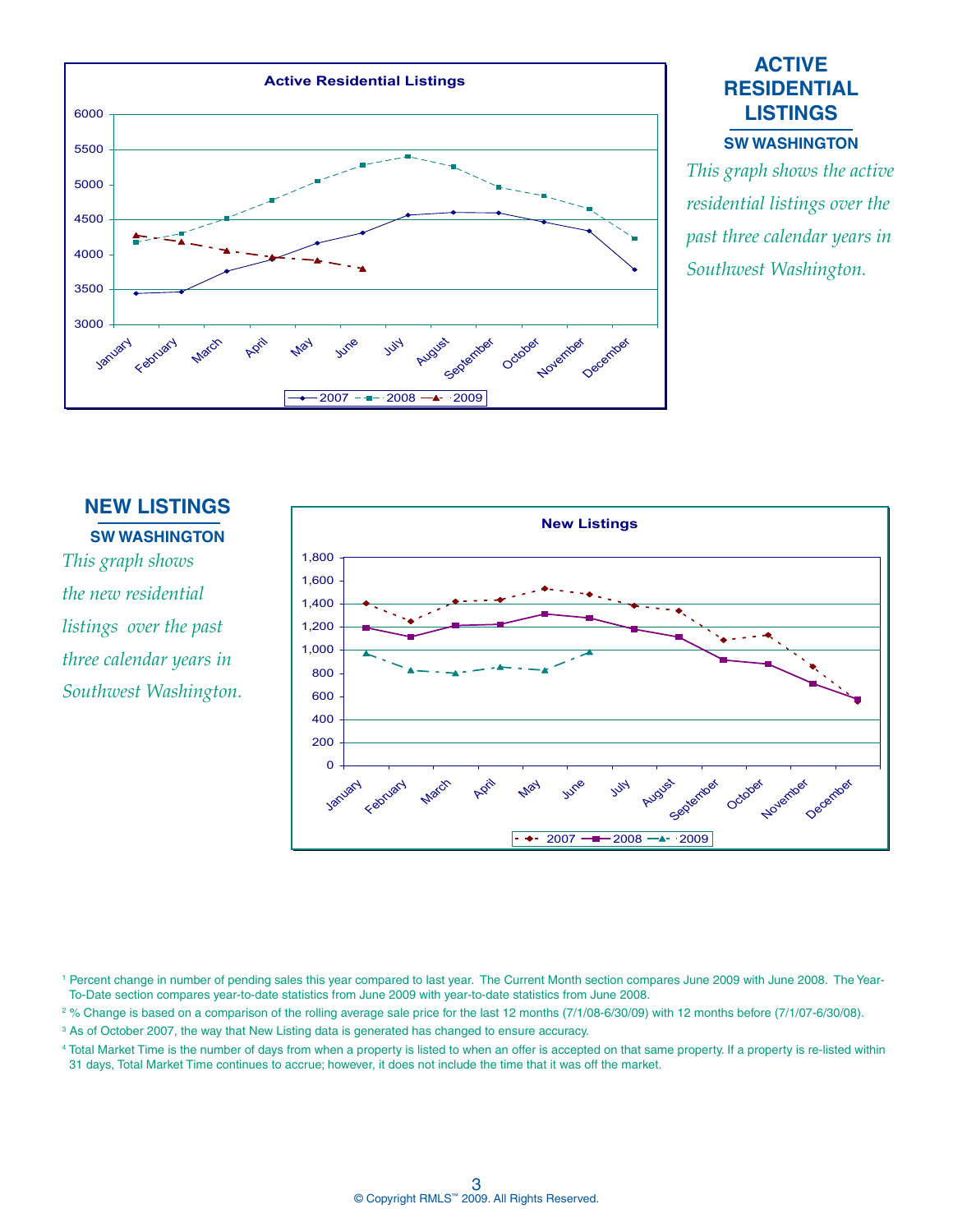

#### **PENDING LISTINGS SW WasHINGTON**

*This graph represents monthly accepted offers in Southwest Washington over the past three calendar years.*

# **CLOSED SALES SW WasHINGTON**

*This graph shows the closed sales over the past three calendar years in Southwest Washington.*





## **DAYS ON MARKET SW WasHINGTON**

*This graph shows the average market time for sales in Southwest Washington. \*As of August 2008, graph now reports "Total Days on Market" - for details read footnotes on page 3.*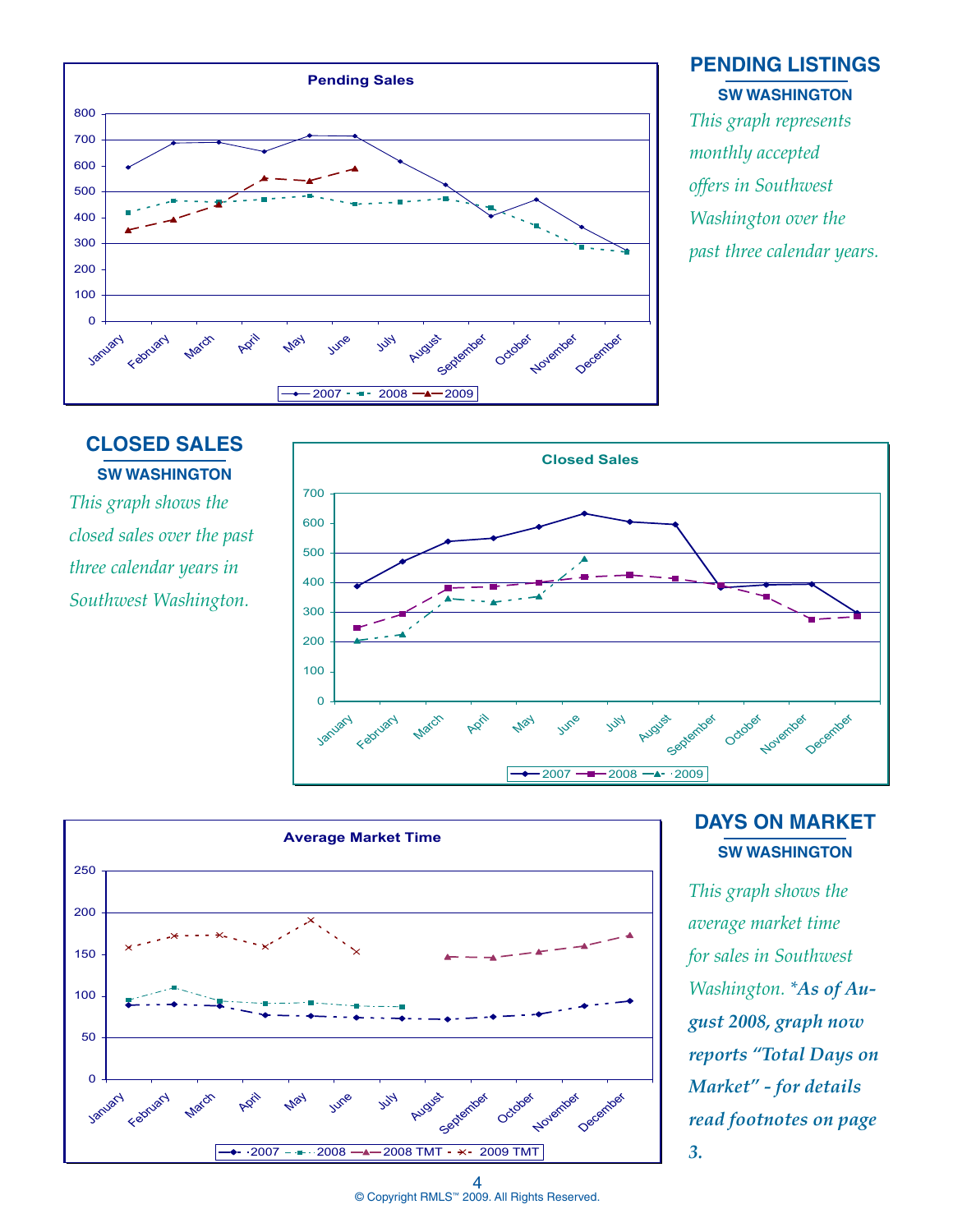## **AVERAGE SALE PRICE SW WasHINGTON**

*This graph represents the average sale price for all homes sold in Southwest Washington*





## **MEDIAN SALE PRICE SW WasHINGTON**

*This graph shows the median sale price over the past 12 months in the greater Portland, Oregon metropolitan area and Clark County.*